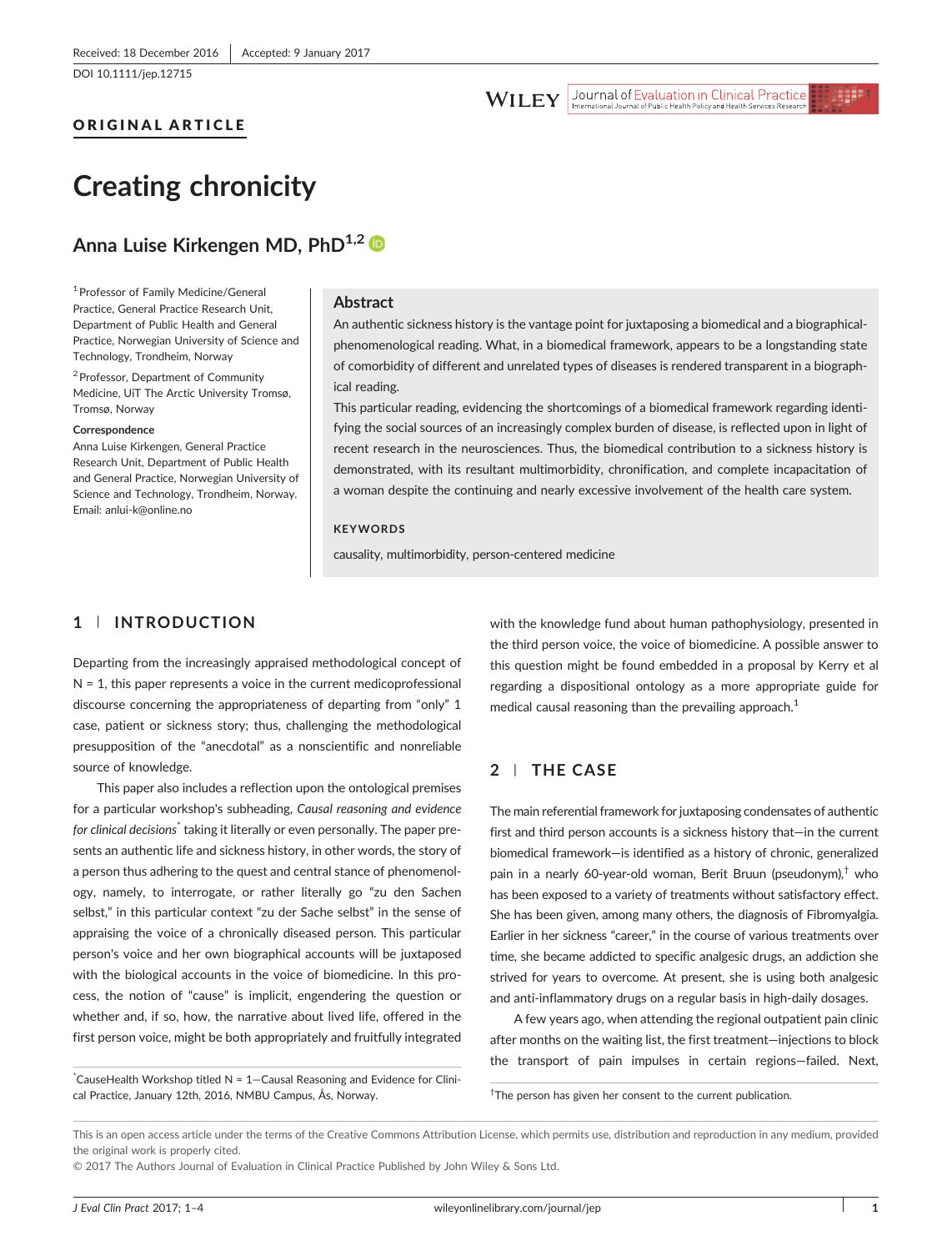acupuncture proved moderately effective, engendering the assumption that she might benefit from having a TENS machine available at home (providing a kind of electric acupuncture without needles), enabling her to administer a procedure for self‐treatment in case the pain became intolerable. Berit herself experienced this "machine‐inherent" independence from outpatient clinic appointments and the varying availability of professionals as the most remarkable and liberating aspect of this kind of medical treatment.

In addition to chronic pain, Berit has suffered from, and is still affected by, what is conceptualized as longstanding eating problems. Initially diagnosed as anorexia, this later turned into bulimia, resulting during the last decades in an ever increasing and now gross obesity, a constant source of critical and humiliating comments from her family, and a deep source of shame. She knows that her body is "read" as attesting to her lack of will power, self‐discipline, or impulse control. Therefore, during various periods of her life, she has tried to regulate her weight by using both laxatives and diuretic medications, although without resulting in weight loss.

As a long‐term consequence of obesity, she has been subjected to necessary surgical interventions on both her hips and knees to compensate for increasing deformity. A few years ago, she underwent gastric surgery to achieve weight reduction since no other measures had sufficient effect. The surgical intervention, performed without complications, was deemed highly successful as it resulted during the following year in a weight loss equaling more than a third of Berit's previous body volume. The highly problematic impact of this success was the surplus of skin remaining in huge folds on, for example, her arms and thighs, abdomen, and buttocks. These folds collected moisture, which promoted the growth of fungus, causing rashes, itching, localized inflammation, and, not least, causing Berit great discomfort when both walking and sitting. All these health problems necessitated surgical skin reduction. Her arms and thighs were sculpted first. Although the next plastic surgery procedure, an abdominal correction, was performed without complications, there resulted nevertheless increasing intra‐abdominal pain, suspected to indicate a technical mistake having been made during the intervention. When the pain continued unabated, abdominal endoscopy was deemed necessary. During this procedure, a highly unexpected complication, an intestinal perforation, caused a crisis for the patient. She lost consciousness and could not be reawakened from anaesthesia, necessitating several weeks of close surveillance at the intensive care unit of the hospital. After recovery, a range of chronic health problems remained, such as nausea, frequent vomiting, complex pain, loss of memory, nightmares, problems with concentration and sleep, and eating problems. This nexus of symptoms, reminiscent of a clinical picture termed post‐traumatic stress disorder, made Berit's everyday life quite demanding. In addition, because of the aforementioned complications, the next scheduled plastic surgery intervention to correct the skin folds on her buttocks, which troubled Berit both while seated and when walking, had to be permanently cancelled.

#### 3 | THE PERSON

Berit Bruun herself dates her childhood as the start of her eating disorders and subsequent weight problems. She describes herself as constantly tip-

toeing, with her head drooping between her shoulders. This is how she portrays her bodily habitus both as a child and, even more explicitly, as an adolescent. By now, she has acknowledged that she has been on her guard since early childhood, restricting herself and adapting to others' more or less explicit demands, which has informed her bodily being.

Since childhood, she has been under the consistently harsh control of her violent father. Preoccupied with keeping his daughter untouched by males in general, he guarded her against presumed dangers from outside, while remaining unaware that the girl was being exploited and abused by her elder brother in the family's home. The brother made her stand guard during his nightly acts of petty criminality and serve his sexual demands, night after night, from when she was in primary school until she was 18 years old and fled from the home where she had no place to hide or to rest. She moved in with the family of a former classmate, who she married shortly afterwards, becoming aware almost immediately that this marriage was a mistake. However, being an unskilled worker with a limited ability to earn her own living, she saw no other option than to marry as soon as possible. Since her parents were apparently unaware of what her brother did to her, he had abused her as he pleased. She was too afraid to object or resist her physically well-trained brother, who also battered her whenever he pleased.

Early in her teens, Berit had anxiety attacks and cramps, predominantly in her hands and forearms. Suspected of having epilepsy, she was examined by specialists in child neurology. As no neurological defect could be demonstrated, they concluded that her cramps were of psychogenic origin. However, the specialist did not ask her whether she herself had any assumptions as to why she had these so-called pseudoseizures in her hands and forearms. Had they asked, she might have been able to identify a connection to her being forced by her brother, night after night, to masturbate him, after his having penetrated her body's openings with a variety of instruments.

Soon after this examination, Berit started cutting herself seriously. She was stitched countless times at the emergency ward in her hometown. Nobody asked her what she wanted to cut off or whom she actually wanted to attack, had she dared, instead of attacking herself. Had one of the various professionals she encountered asked in an open‐minded and empathetic way, she might have dared to recount that several people used such a degree of force on her that she could not stand it anymore.

At 17, she made her first attempt to commit suicide and was admitted to a psychiatric ward. Nobody asked her why she did not want to live. Had somebody asked, carefully and insistently, she might have identified the persons who made life unbearable for her. During a much later admission to a psychiatric ward, Berit finally found the courage to inform a psychologist. She was supported in her wish to confront her family with the years of abuse, maltreatment, neglect, and exploitation. She was 30 years old by then. Her parents and brothers seemed to listen to her accusations; her elder brother even admitted having had sexual contact with her but described it as playing a game in which she had participated voluntarily.

Again, Berit felt abandoned by her entire family. In retrospect, she can see that she was far too scared to be clear and insistent about her accusations. In addition, as if she had not spoken at all, her father and brother continued to treat her with scorn and disrespect. Her brother even exploited her economically, which Berit felt forced to keep concealed from her husband. At this point, she is fully incapacitated because of chronic, widespread, nonmalignant pain, anxiety, a panic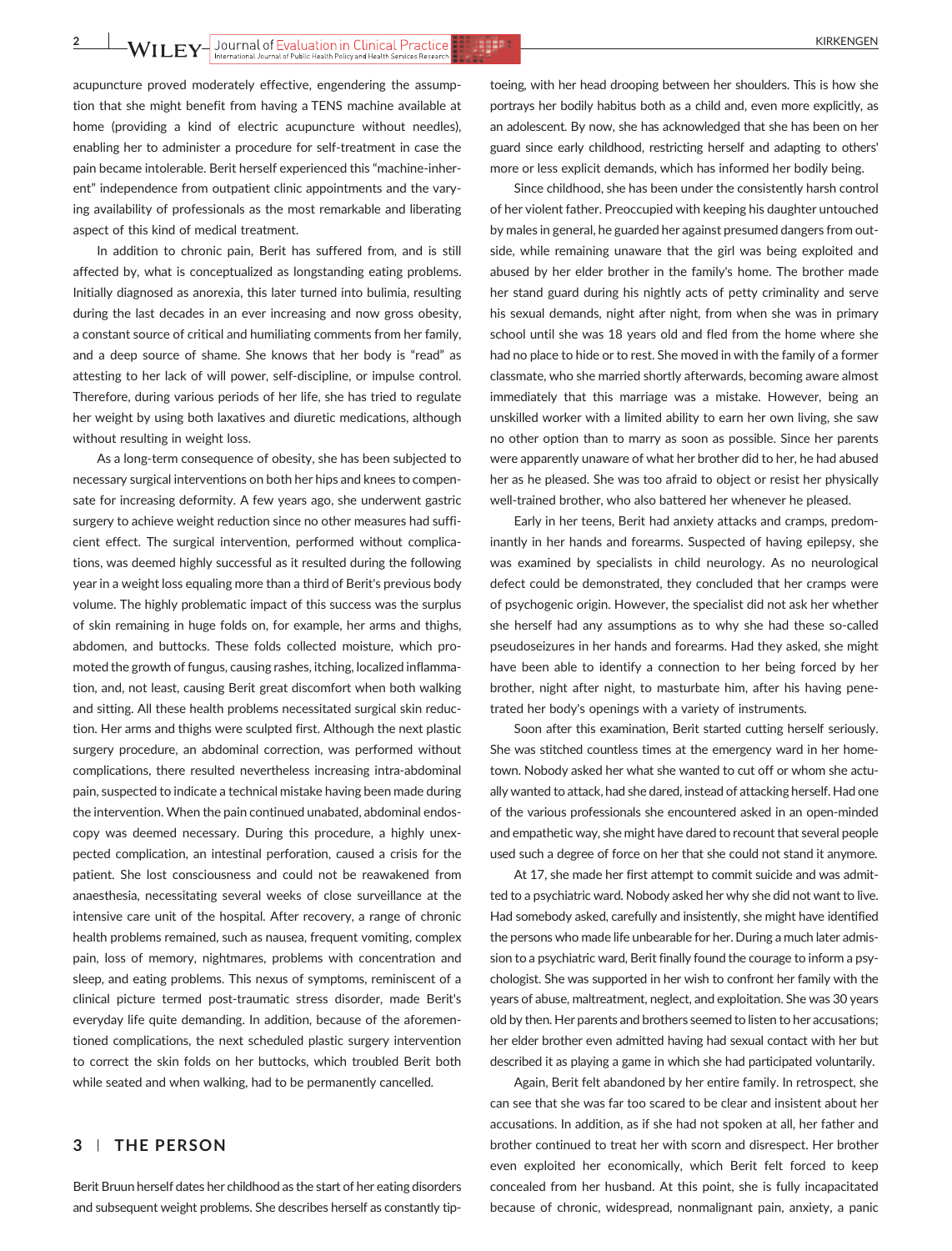disorder, eating disorders, and gross obesity. She also reports that her father despises no one as much as those who cannot make their own living.

## 4 | OBJECTIFIED

In biomedical terms, Berit's chronic pain is categorized as being of muscular or/and skeletal origin. She is diagnosed as having fibromyalgia syndrome (FMS), a contested diagnosis regarding how it arises, what it means, and how the condition is to be treated. Means to objectify the pain are sought since reports of pain are considered as subjective accounts in biomedicine, and, as such, as invalid or unreliable data. Barker has analysed and described how, in the case of FMS, rheumatologists constructed a set of diagnostic criteria involving tender trigger points, painful areas mapped on the body and "objectified" by means of a pain response to a certain thumb pressure applied by the physician in a systematic way.<sup>2</sup> The evocation of pain through the application of pressure is considered an objective finding and, therefore, valid. Thus, thumb pressure gained instrumental status by "transforming" a reported pain into a proven pain, rendering the pain an objective entity that could be dealt with as if it were not subjective (although it still is). Thus, it is real. The real pain is proof of a real disease, defined as being in the realm of rheumatology, although no inflammation or autoimmune origin of the pain has been demonstrated. The making of FMS rests on a scientific flaw: the tender points both define and substantiate the diagnosis. Epidemiological data about FMS are constituted by tautologies. In addition, research has solidly documented a comprehensive "overlap" of chronic pain with a variety of other diagnoses —so‐called multimorbidities or comorbidities. This means people "in pain" are also otherwise "in trouble."3

When applied to Berit's life and sickness history, judged not from a biomedical perspective but interpreted within an existential perspective, the typical relational and social phenomena informing both her life and her self‐esteem may be characterized by a series of negatively charged words. These denote conditions or situations that engender sickness if not buffered by good relationships or supportive experiences.<sup>4</sup> Her history is replete with violence, fear, threats, abuse, duties, harassment, defeats, control, neglect, abandonment, obedience, exploitation, anxiety, subordination, scorn, surveillance, disrespect, and powerlessness.

These words signify objectification and "thingification." All her life she has been the object of others' disregard, scorn, and disrespect. Incessantly, she has been abused, exploited, and invaded. Her attempts to demarcate a boundary and protect herself have been jeopardized, ridiculed, and responded to with the opposite: violation of her integrity, again and again. Thus, something has happened that comes with "Being Made a Thing": she has internalized others' view of her as accurate, as the real Berit.<sup>5</sup> She has come to identify with the ugly, stupid, and unworthy thing her family says that she is and that is shameful.

Being exposed from early childhood to what is now termed "toxic" stress, because it has been unabated and not buffered,<sup>4</sup> her physiology has been radically disturbed in what researchers in the neurosciences now model as "multisystem physiological dysregulation.6 This implies that the most primary guardians of viability and adaptability, namely, the hormonal, immune, and central nervous systems, including the functions exercised by the autonomous nervous system, and the metabolism of lipids, glucose, and minerals, are all disturbed, both separately and in their multilayered interplay. In clinical findings, such multisystem dysregulation typically results in complex patterns of socalled multimorbidity, comprising various states of diseases currently diagnosed as somatic, psychiatric, so‐called functional, or medically unexplained. These states of complex sickness engender yet another health risk, namely, that which is inherent in the highly unpredictable, accumulated impact of drugs which, evaluated separately, would seem appropriate for each of the diagnoses.

As to the impact of longstanding toxic stress on the unfolding structure of a child's brain, this documentation has recently been reviewed by Teicher and Samson.<sup>7</sup> These researchers conclude that the inscriptions of early abuse, maltreatment, neglect, and deprivation on the brain can be evaluated in not only their effect on form but also function and connectivity. In other words, all levels of the brain are adversely affected. Also, and most decisively, the researchers conclude "Structural and functional abnormalities initially attributed to psychiatric illness may be a more direct consequence of abuse. Childhood maltreatment exerts a prepotent influence on brain development and has been an unrecognized confound in almost all psychiatric neuroimaging studies. These brain changes may be best understood as adaptive responses to facilitate survival and reproduction in the face of adversity".<sup>7</sup> Further on, the authors delineate the direct impact of various types of sensory perceptions on the brain structures involved in their interpretation, thus being bodily inscriptions in a most literal sense. These results, from studies based on the most advanced visualizing techniques, confirm the descriptions of such relationships based on personal accounts as related in in‐depth interviews with sexually molested persons.<sup>8</sup>

## 5 | IN CONCLUSION

The scientific community has, by now, acknowledged that social disadvantage engenders pathophysiology. This means that the causes of health and sickness are grounded in the interplay between person and context, and with biology and biography intertwined. This means also that causality, as in belonging to the physical world, and reason, as in belonging to the social world, are also intertwined. Consequently, the traditional scientific concept of causality simply does not apply to human health and sickness. In other words, and to quote Kerry et al: "The greatest causal work can be seen in single‐instance cases. This is where the real nature of causation is witnessed." Thus, I claim that unless a case is acknowledged as regarding a person embodying her or his life and adequately enriched with that person's account of relevant life course information, the risk is high that the sufferer will be misinterpreted. It follows logically that this leads next to a high probability of diagnostic and therapeutic mistakes appearing as so-called multimorbidity, resulting in dangerous and potentially fatal polypharmacy, as well as to medically induced chronification, and to complete incapacitation.